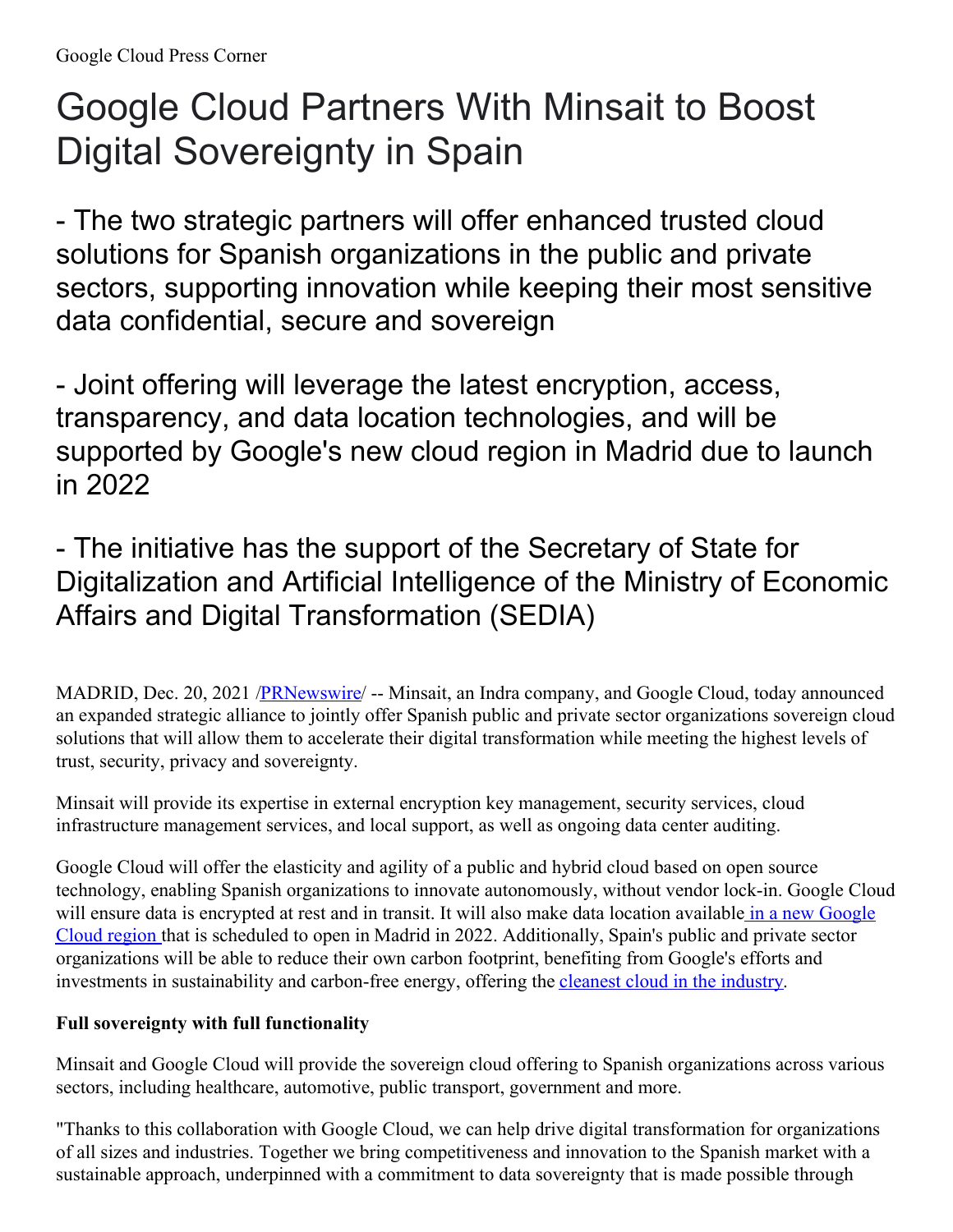Minsait's expertise as a trusted technology leader in Spain," said Carlos Beldarrain, Head of Data Cloud at Minsait.

"We are proud to partner with Minsait on this joint digital sovereignty offering for public and private sector organizations across Spain. Innovation and accelerated digitization should come with the highest levels of security, privacy and sovereignty, which we look forward to delivering to customers under this agreement" said Isaac Hernández, Country Manager, Google Cloud Spain

The initiative was met with high interest by the Secretary of State for Digitalization and Artificial Intelligence of the Ministry of Economic Affairs and Digital Transformation.

"The development of a digital economy and sovereignty necessarily imply that citizens and organizations have control of their data and benefit from the availability of a sovereign cloud in Europe. This strategic alliance with a Spanish company is a step forward in the right direction" said Carme Artigas, Secretary of State for Digitization and Artificial Intelligence.

Google Cloud and Minsait have a history of collaboration inSpain. As part of their commitment to innovation and digitization of the Spanish economy, the companies announced a global strategic alliance last May to offer products and services aimed at the digital transformation of companies and government institutions. In addition, the AI Lab in Granada, one of the most advanced Artificial Intelligence centers in Europe, was recently launched by Minsait and the University of Granada, with Google Cloud as a technology partner.

#### **About Google Cloud**

Google Cloud accelerates organizations' ability to digitally transform their business with the best infrastructure, platform, industry solutions and expertise. We deliver enterprise-grade cloud solutions that leverage Google's cutting-edge technology to help companies operate more efficiently and adapt to changing needs, giving customers a foundation for the future. Customers in more than 200 countries and territories turn to Google Cloud as their trusted partner to solve their most critical business problems.

### **About Minsait**

Minsait [\(www.minsait.com](https://c212.net/c/link/?t=0&l=en&o=3393797-1&h=4099659493&u=http%3A%2F%2Fwww.minsait.com%2F&a=www.minsait.com)), an Indra company, is a leading firm in digital transformation and Information Technologies. Minsait possesses a high degree of specialization and knowledge of the sector, which it backs up with its high capability to integrate the core world with the digital world, its leadership in innovation and digital transformation, and its flexibility. Thus, it focuses its offering on high-impact value propositions, based on end-to-end solutions, with a remarkable degree of segmentation, which enables it to achieve tangible impacts for its customers in each industry with a transformational focus. Its capabilities and leadership are demonstrated in its product range, under the brand Onesait, and its across-the-board range of services.

#### **About Indra**

Indra [\(www.indracompany.com](https://c212.net/c/link/?t=0&l=en&o=3393797-1&h=1092539325&u=http%3A%2F%2Fwww.indracompany.com%2F&a=www.indracompany.com)) is one of the leading global technology and consulting companies and the technological partner for core business operations of its customers around the world. It is a world-leader in providing proprietary solutions in specific segments in Transport and Defence markets, and a leading firm in Digital Transformation Consultancy and Information Technologies in Spain and Latin America through its affiliate Minsait. Its business model is based on a comprehensive range of proprietary products, with an endto-end high-value approach and a significant innovative component. In the 2020 financial year, Indra achieved revenue totaling 3.043 billion euros and had nearly 48,000 employees, a local presence in 46 countries and business operations in over 140 countries.

SOURCE Google Cloud